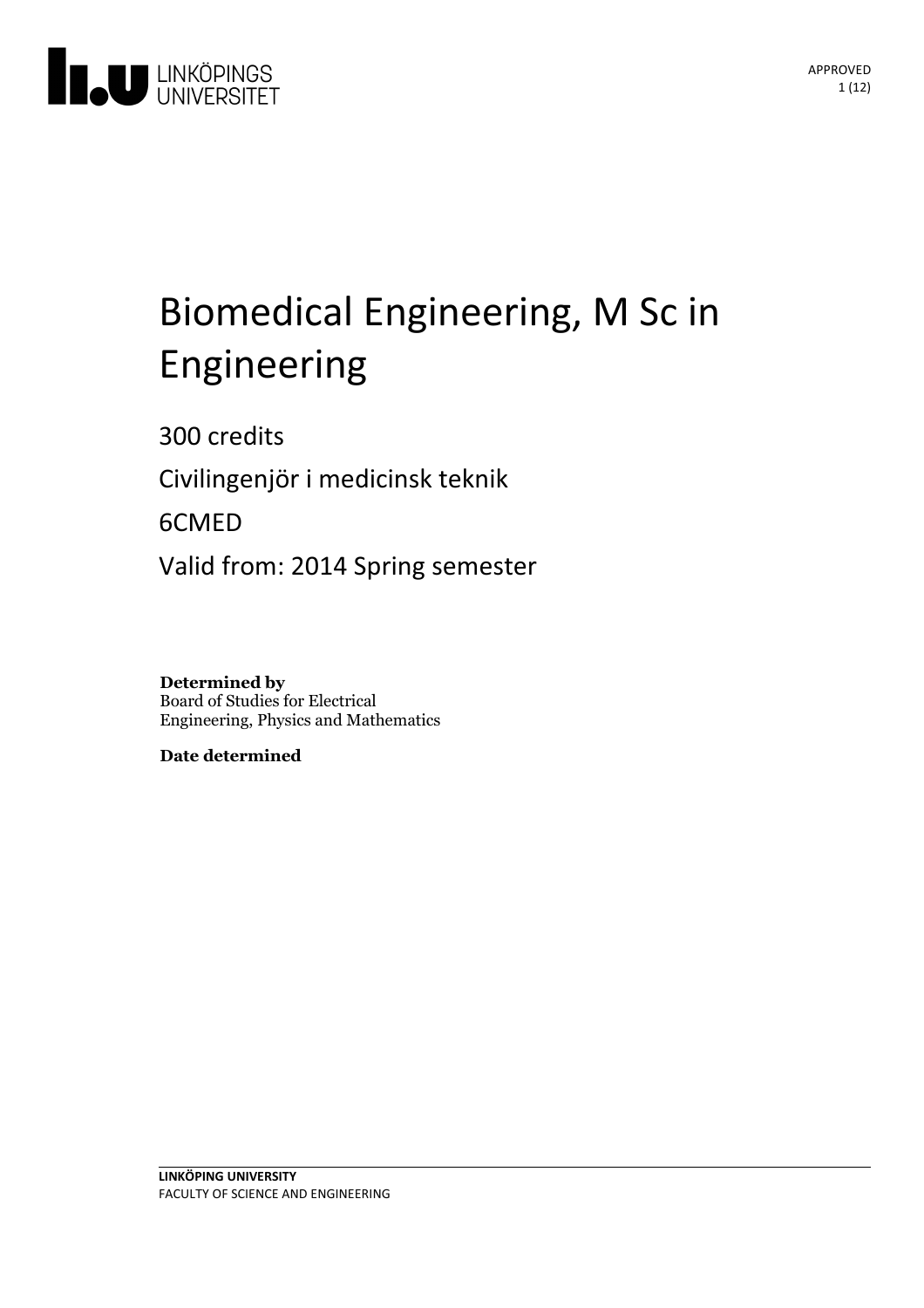# Entry requirements

# Degree in Swedish

Civilingenjör 300 hp och Teknologie master 120 hp

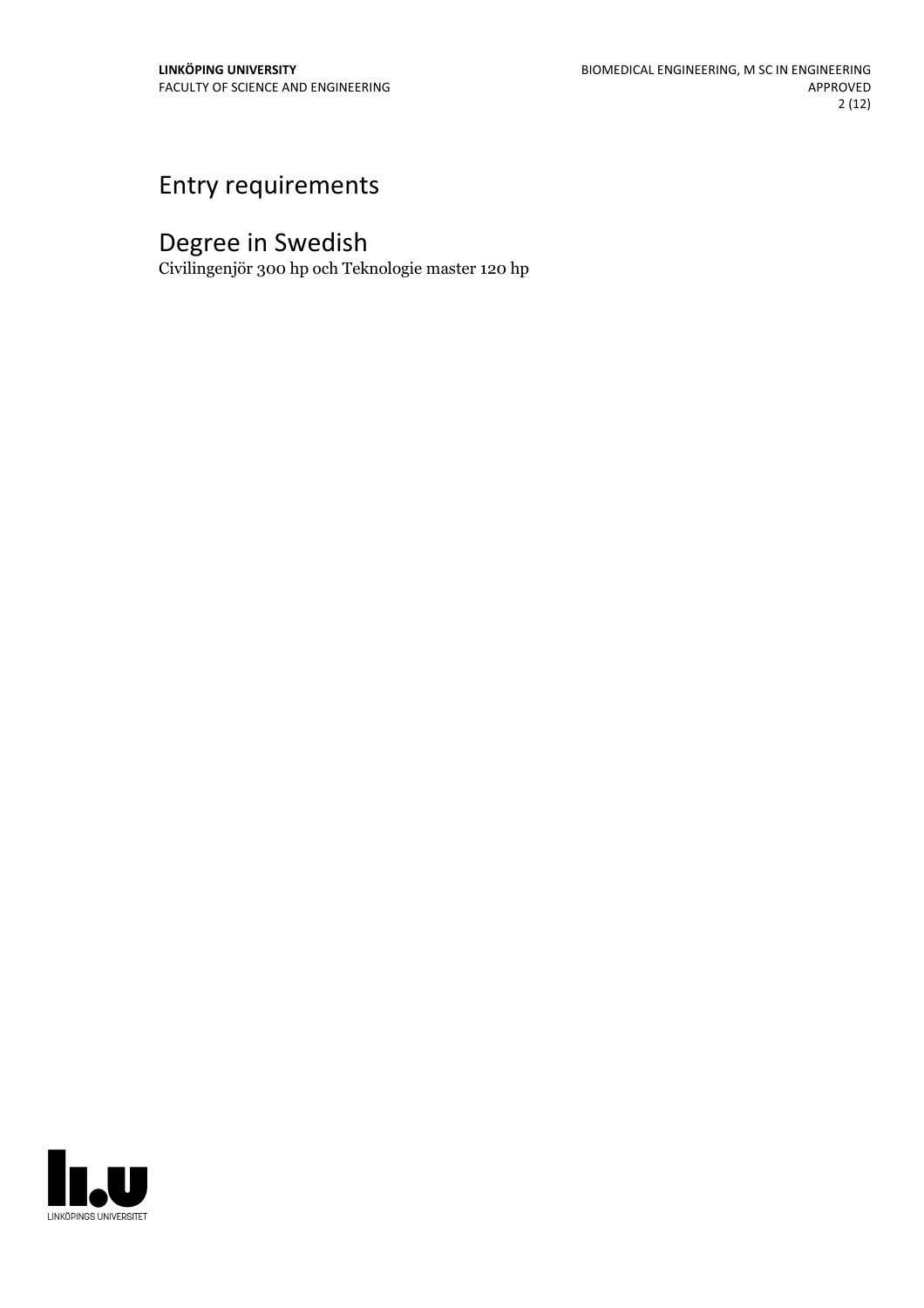# **Curriculum**

# **Semester 6 (Spring 2017)**

| Course name                      | <b>Credits</b> | Level | Timetable<br>module | <b>ECV</b> |
|----------------------------------|----------------|-------|---------------------|------------|
|                                  |                |       |                     |            |
| Project - Biomedical Engineering | $16*$          | G2X   | 3                   |            |
| <b>Medical Radiation Physics</b> | $8*$           | G2X   | 2                   |            |
|                                  |                |       |                     |            |
| Project - Biomedical Engineering | $16*$          | G2X   | 3                   |            |
| <b>Automatic Control</b>         | 6              | G2X   | 1                   |            |
| <b>Medical Radiation Physics</b> | $8*$           | G2X   | $\mathcal{P}$       |            |
|                                  |                |       |                     |            |

# **Semester 7 (Autumn 2017)**

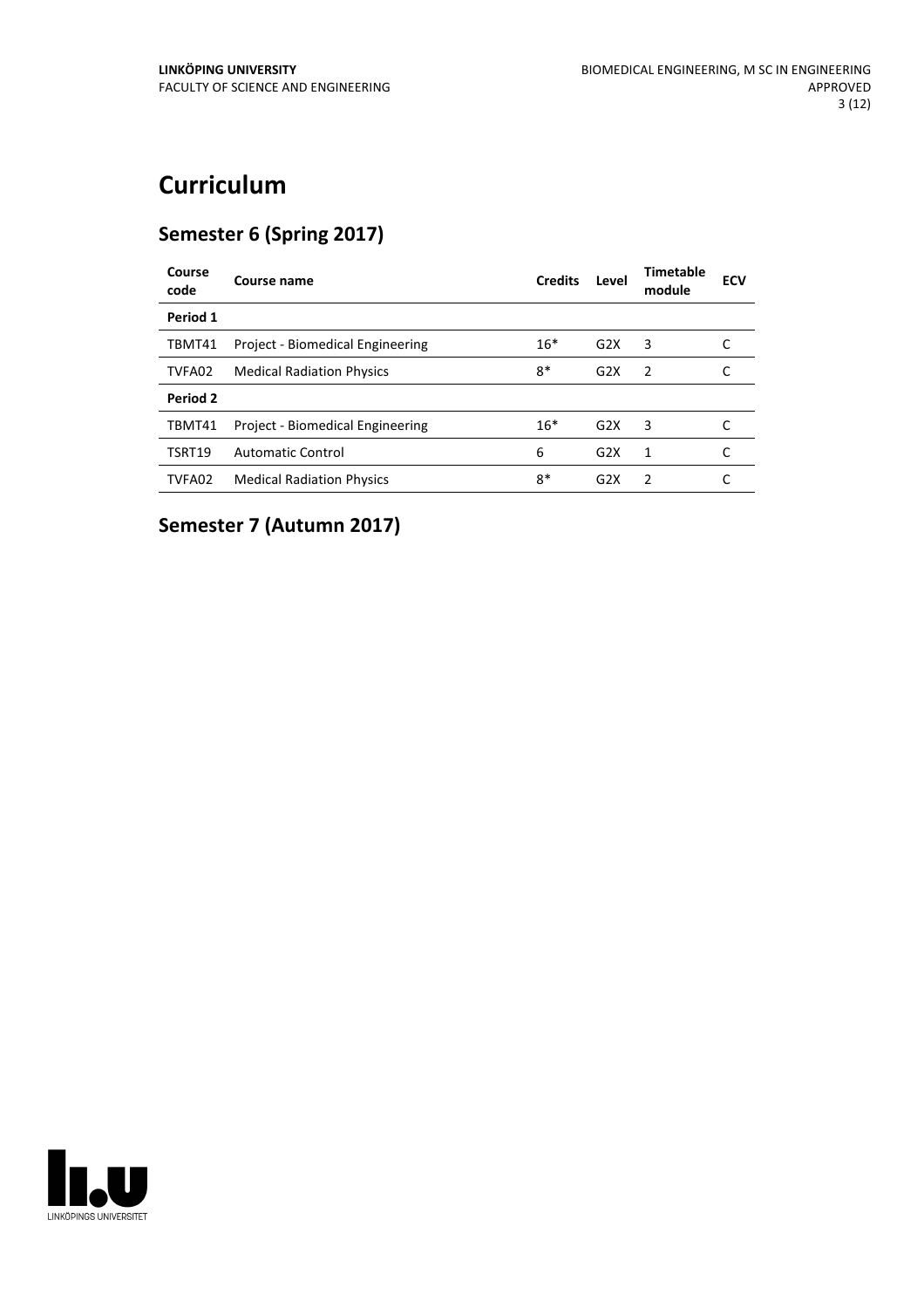| Course<br>code | <b>Course name</b>                                      | <b>Credits</b> | Level | <b>Timetable</b><br>module | <b>ECV</b> |
|----------------|---------------------------------------------------------|----------------|-------|----------------------------|------------|
| Period 1       |                                                         |                |       |                            |            |
| TANA21         | <b>Scientific Computing</b>                             | 6              | G1X   | 3                          | E          |
| TAOP88         | <b>Engineering Optimization</b>                         | 6              | G2X   | $\mathbf{1}$               | E          |
| TATM38         | <b>Mathematical Models in Biology</b>                   | 6              | A1X   | 3                          | E          |
| <b>TBMI19</b>  | <b>Medical Information Systems</b>                      | $6*$           | A1X   | $\overline{2}$             | E          |
| TFYA47         | Surfaces and Interfaces                                 | 6              | A1X   | 2                          | E          |
| TFYA88         | Additive Manufacturing: Tools, Materials and<br>Methods | 6              | A1X   | 3                          | E          |
| THFR05         | <b>Communicative French</b>                             | $6*$           | G1X   | 4                          | E          |
| THSP05         | Spanish                                                 | $6*$           | G1X   | 4                          | E          |
| THTY05         | German                                                  | $6*$           | G1X   | 4                          | E          |
| TSBB06         | Multidimensional Signal Analysis                        | $6*$           | A1X   | 2                          | E          |
| TSDT14         | <b>Signal Theory</b>                                    | 6              | A1X   | $\mathbf{1}$               | E          |
| Period 2       |                                                         |                |       |                            |            |
| <b>TBMI19</b>  | <b>Medical Information Systems</b>                      | $6*$           | A1X   | 3                          | E          |
| TBMT01         | <b>Biomedical Signal Processing</b>                     | 6              | A1X   | 1                          | E          |
| TEAE01         | Industrial Economics, Basic Course                      | 6              | G1X   | $\overline{2}$             | E          |
| TFFY70         | Physics of Condensed Matter part I                      | 6              | A1X   | 2                          | E          |
| TGTU49         | History of Technology                                   | 6              | G1X   | 3                          | E          |
| THFR05         | <b>Communicative French</b>                             | $6*$           | G1X   | 4                          | E          |
| THSP05         | Spanish                                                 | $6*$           | G1X   | 4                          | E          |
| THTY05         | German                                                  | $6*$           | G1X   | 4                          | E          |
| TKMJ24         | <b>Environmental Engineering</b>                        | 6              | G1X   | 3                          | E          |
| TMMS07         | <b>Biomechanics</b>                                     | 6              | A1X   | 4                          | E          |
| TSBB06         | Multidimensional Signal Analysis                        | $6*$           | A1X   | 3                          | E          |
| TSBB09         | <b>Image Sensors</b>                                    | 6              | A1X   | 4                          | E          |
| TSRT78         | <b>Digital Signal Processing</b>                        | 6              | A1X   | 2                          | E          |

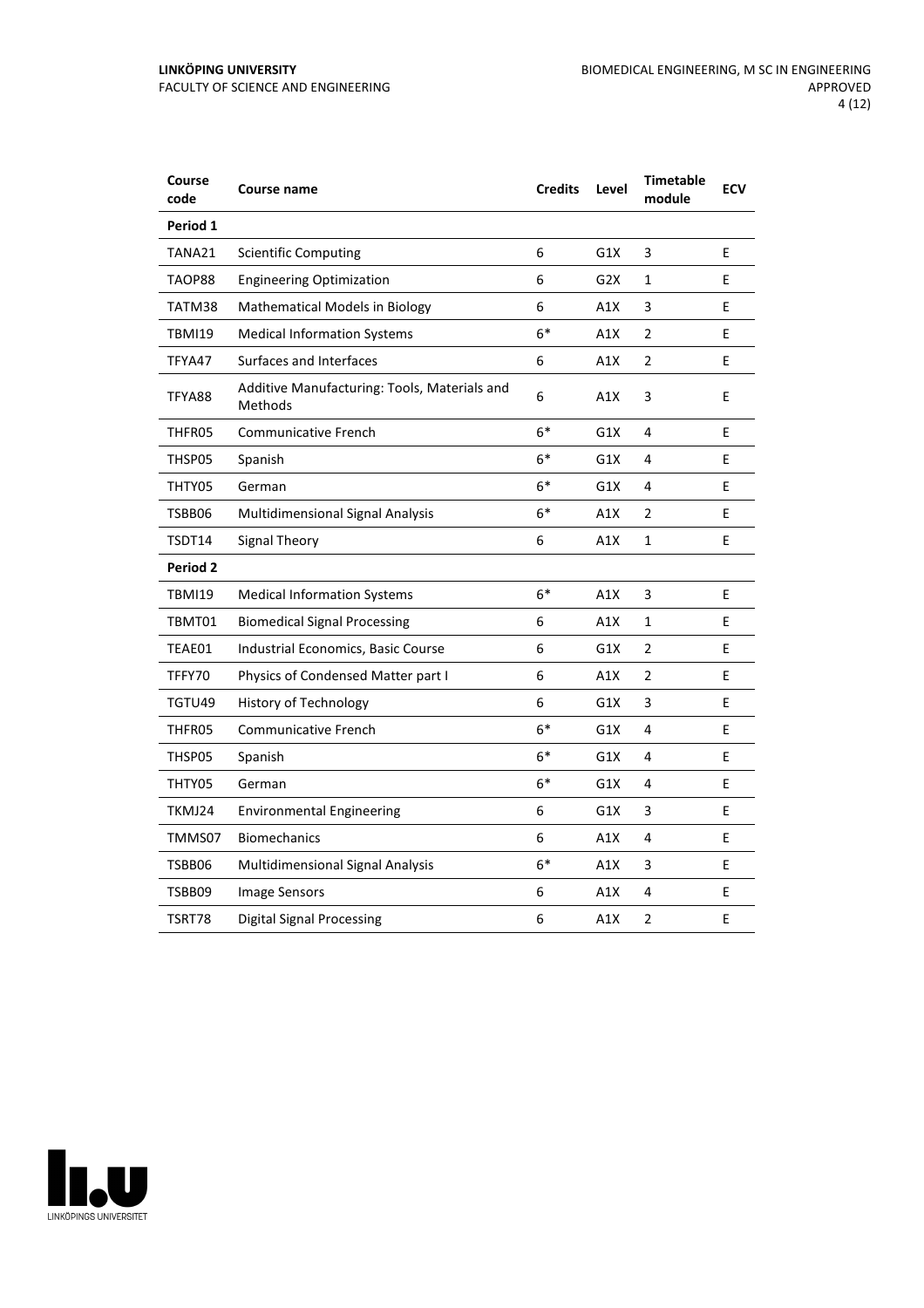| Course<br>code | Course name                             | <b>Credits</b> | Level | Timetable<br>module | <b>ECV</b> |
|----------------|-----------------------------------------|----------------|-------|---------------------|------------|
| Period 1       |                                         |                |       |                     |            |
| TSBB06         | <b>Multidimensional Signal Analysis</b> | $6*$           | A1X   | 2                   | C          |
| TSDT14         | Signal Theory                           | 6              | A1X   | 1                   | C          |
| TANA21         | <b>Scientific Computing</b>             | 6              | G1X   | 3                   | E          |
| TATM38         | <b>Mathematical Models in Biology</b>   | 6              | A1X   | 3                   | E          |
| Period 2       |                                         |                |       |                     |            |
| TBMT01         | <b>Biomedical Signal Processing</b>     | 6              | A1X   | 1                   | C          |
| TSBB06         | <b>Multidimensional Signal Analysis</b> | $6*$           | A1X   | 3                   | C          |
| TSBB09         | <b>Image Sensors</b>                    | 6              | A1X   | 4                   | Ε          |
| TSRT78         | Digital Signal Processing               | 6              | A1X   | 2                   | E          |

### *Specialisation: Biomedical Imaging and Visualization*

# *Specialisation: Biomedical Materials*

| Course<br>code | Course name                        | <b>Credits</b> | Level            | Timetable<br>module | <b>ECV</b> |
|----------------|------------------------------------|----------------|------------------|---------------------|------------|
| Period 1       |                                    |                |                  |                     |            |
| TFYA47         | Surfaces and Interfaces            | 6              | A1X              | 2                   |            |
| TAOP88         | <b>Engineering Optimization</b>    | 6              | G2X              | 1                   | E          |
| TATM38         | Mathematical Models in Biology     | 6              | A1X              | 3                   | Е          |
| Period 2       |                                    |                |                  |                     |            |
| TFFY70         | Physics of Condensed Matter part I | 6              | A <sub>1</sub> X | $\mathcal{P}$       |            |
| TFYA37         | Soft Condensed Matter Physics      | 6              | A1X              | 1                   |            |
| TMMS07         | <b>Biomechanics</b>                | 6              | A1X              | 4                   | F          |

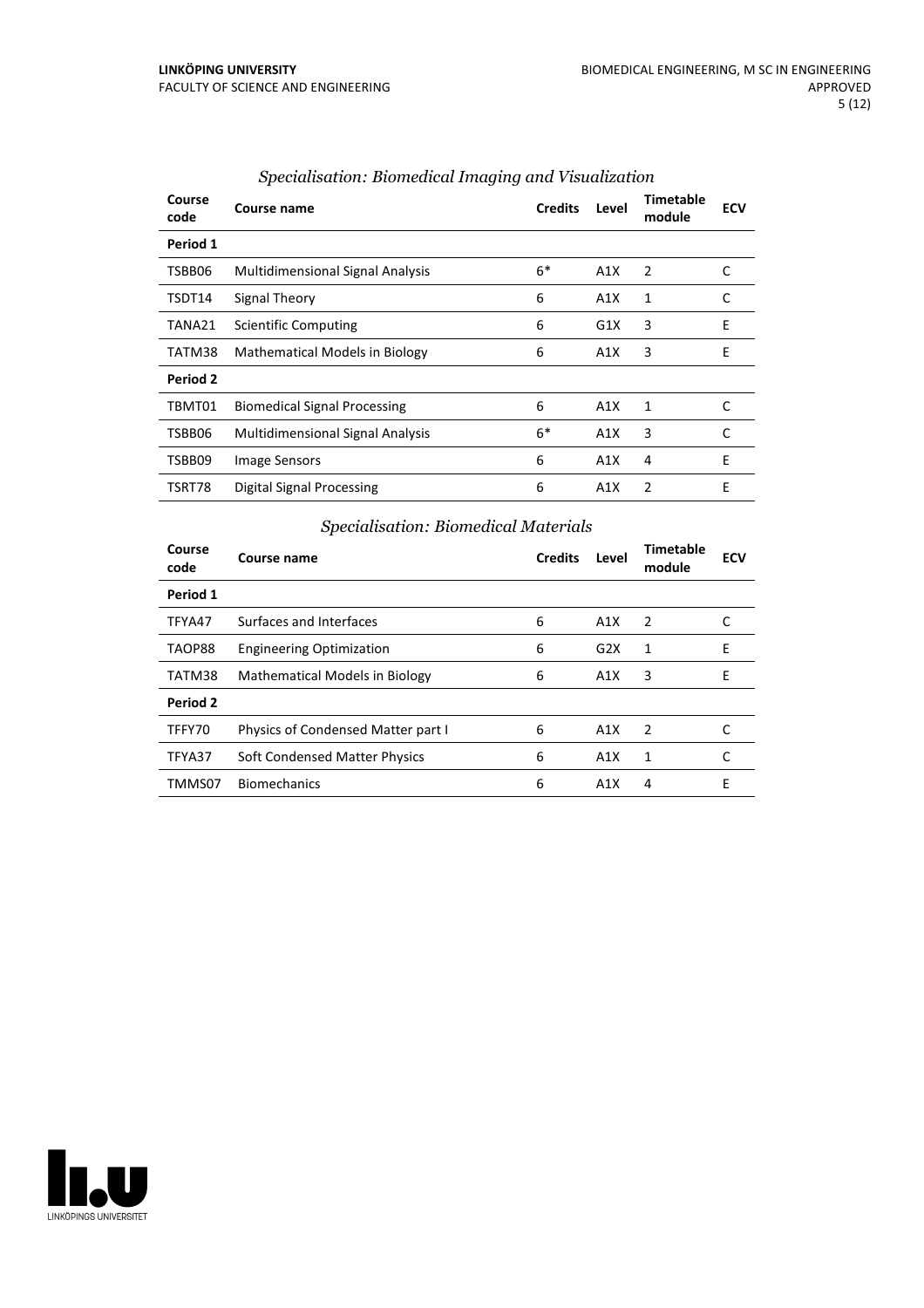| Course<br>code | Course name                         | <b>Credits</b> | Level | <b>Timetable</b><br>module | <b>ECV</b> |
|----------------|-------------------------------------|----------------|-------|----------------------------|------------|
| Period 1       |                                     |                |       |                            |            |
| <b>TBMI19</b>  | <b>Medical Information Systems</b>  | $6*$           | A1X   | 2                          |            |
| TSDT14         | Signal Theory                       | 6              | A1X   | 1                          |            |
| TATM38         | Mathematical Models in Biology      | 6              | A1X   | 3                          | E          |
| Period 2       |                                     |                |       |                            |            |
| <b>TBMI19</b>  | <b>Medical Information Systems</b>  | $6*$           | A1X   | 3                          |            |
| TBMT01         | <b>Biomedical Signal Processing</b> | 6              | A1X   | 1                          |            |
| TMMS07         | <b>Biomechanics</b>                 | 6              | A1X   | 4                          | E          |

## *Specialisation: Biomedical Modelling*

# **Semester 8 (Spring 2018)**

| Course<br>code | Course name                                             | <b>Credits</b> | Level | <b>Timetable</b><br>module   | <b>ECV</b> |
|----------------|---------------------------------------------------------|----------------|-------|------------------------------|------------|
| Period 1       |                                                         |                |       |                              |            |
| TAOP07         | Introduction to Optimization                            | 6              | G1X   | 3                            | E          |
| TATA53         | Linear Algebra, Honours Course                          | $6*$           | G2X   | $\qquad \qquad \blacksquare$ | Е          |
| TBMI01         | <b>Medical Decision Support</b>                         | 6              | A1X   | 4                            | E          |
| TBMI03         | <b>Medical Information Models and Ontologies</b>        | 6              | A1X   | 4                            | E          |
| <b>TBMI26</b>  | Neural Networks and Learning Systems                    | 6              | A1X   | $\overline{2}$               | E          |
| TBMT02         | <b>Medical Imaging</b>                                  | 6              | A1X   | 3                            | E          |
| TBMT09         | Physiological Pressures and Flows                       | 6              | A1X   | $\mathbf{1}$                 | E          |
| <b>TEIO20</b>  | <b>Entrepreneurship and New Business</b><br>Development | $6*$           | G2X   | $\overline{4}$               | E          |
| TFFM40         | Analytical Methods in Materials Science                 | $6*$           | A1X   | $\mathbf{1}$                 | E          |
| TFYA21         | <b>Physical Metallurgy</b>                              | 6              | A1X   | 3                            | E          |
| TFYA85         | Alternative Energy Sources and their<br>Applications    | 6              | G2X   | 4                            | E          |
| TGTU01         | <b>Technology and Ethics</b>                            | 6              | G1X   | $\mathbf{1}$                 | E          |
| THEN18         | English                                                 | $6*$           | G1X   | 4                            | E          |
| THFR05         | <b>Communicative French</b>                             | $6*$           | G1X   | 4                            | E          |
| THSP05         | Spanish                                                 | $6*$           | G1X   | 4                            | E          |
| THTY05         | German                                                  | $6*$           | G1X   | 4                            | E          |
| TKMJ15         | <b>Environmental Management Strategies</b>              | 6              | G1X   | 3                            | E          |

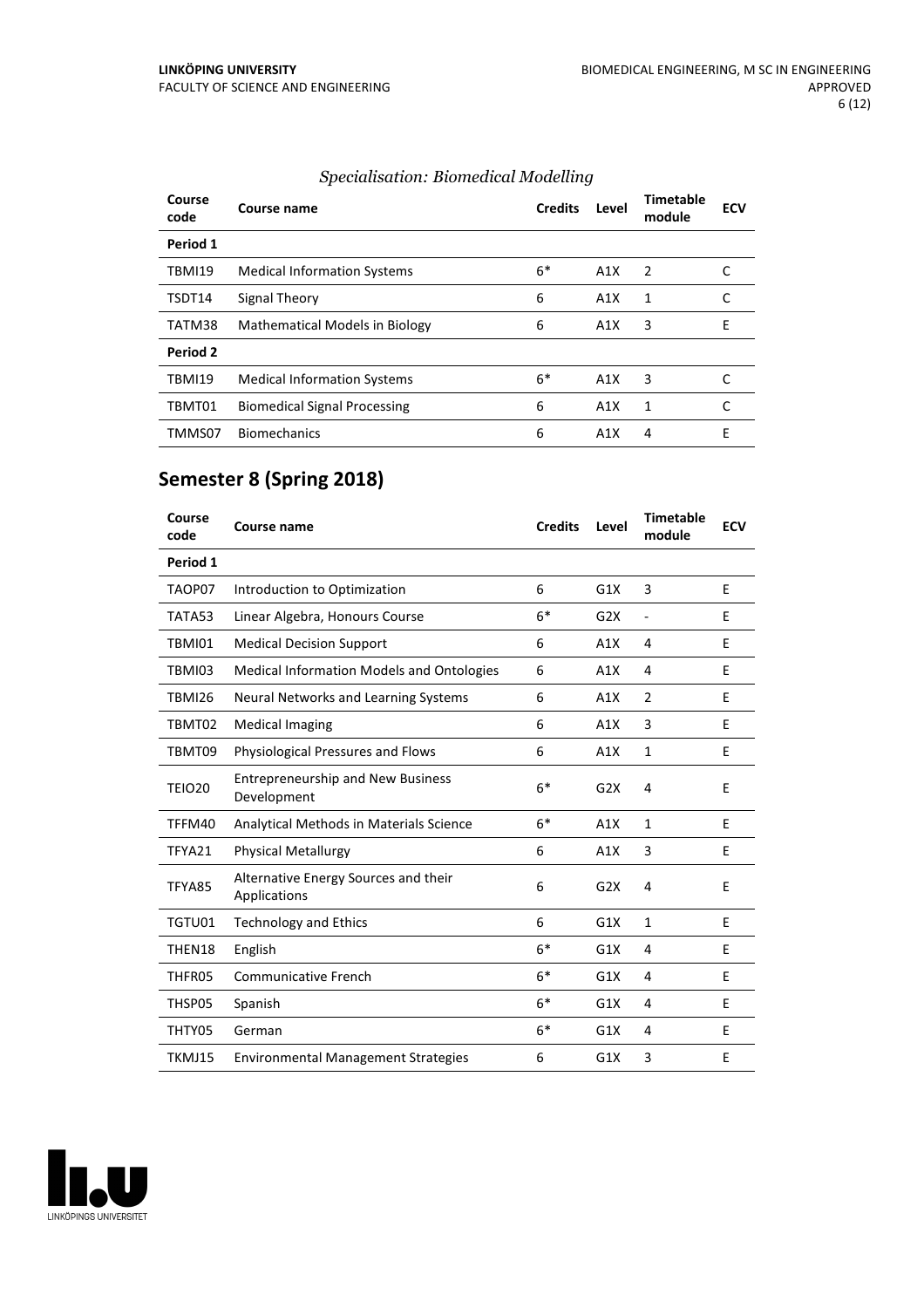| Course<br>code | Course name                                             | <b>Credits</b> | Level | <b>Timetable</b><br>module | <b>ECV</b> |
|----------------|---------------------------------------------------------|----------------|-------|----------------------------|------------|
| TSBB15         | <b>Computer Vision</b>                                  | $12*$          | A1X   | 1                          | E          |
| TSBK07         | <b>Computer Graphics</b>                                | $6*$           | A1X   | 4                          | E          |
| Period 2       |                                                         |                |       |                            |            |
| TATA53         | Linear Algebra, Honours Course                          | $6*$           | G2X   | $\overline{\phantom{a}}$   | E          |
| TBME08         | <b>Biomedical Modeling and Simulation</b>               | 6              | A1X   | 3                          | E          |
| TBMT26         | Technology in Intensive Care and Surgery                | 6              | A1X   | 1                          | Е          |
| TDDD74         | Databases for Bioinformatics                            | 6              | G2X   | 4                          | E          |
| <b>TEIO20</b>  | <b>Entrepreneurship and New Business</b><br>Development | $6*$           | G2X   | 4                          | E          |
| TFFM40         | Analytical Methods in Materials Science                 | $6*$           | A1X   | $\mathbf{1}$               | E          |
| TFMT19         | <b>Chemical Sensor Systems</b>                          | 6              | A1X   | 4                          | E          |
| THEN18         | English                                                 | $6*$           | G1X   | 4                          | E          |
| THFR05         | <b>Communicative French</b>                             | $6*$           | G1X   | 4                          | E          |
| THSP05         | Spanish                                                 | $6*$           | G1X   | 4                          | E          |
| THTY05         | German                                                  | $6*$           | G1X   | 4                          | Ε          |
| TSBB15         | <b>Computer Vision</b>                                  | $12*$          | A1X   | 3                          | E          |
| TSBK02         | Image and Audio Coding                                  | 6              | A1X   | 4                          | E          |
| TSBK07         | <b>Computer Graphics</b>                                | $6*$           | A1X   | 1                          | E          |

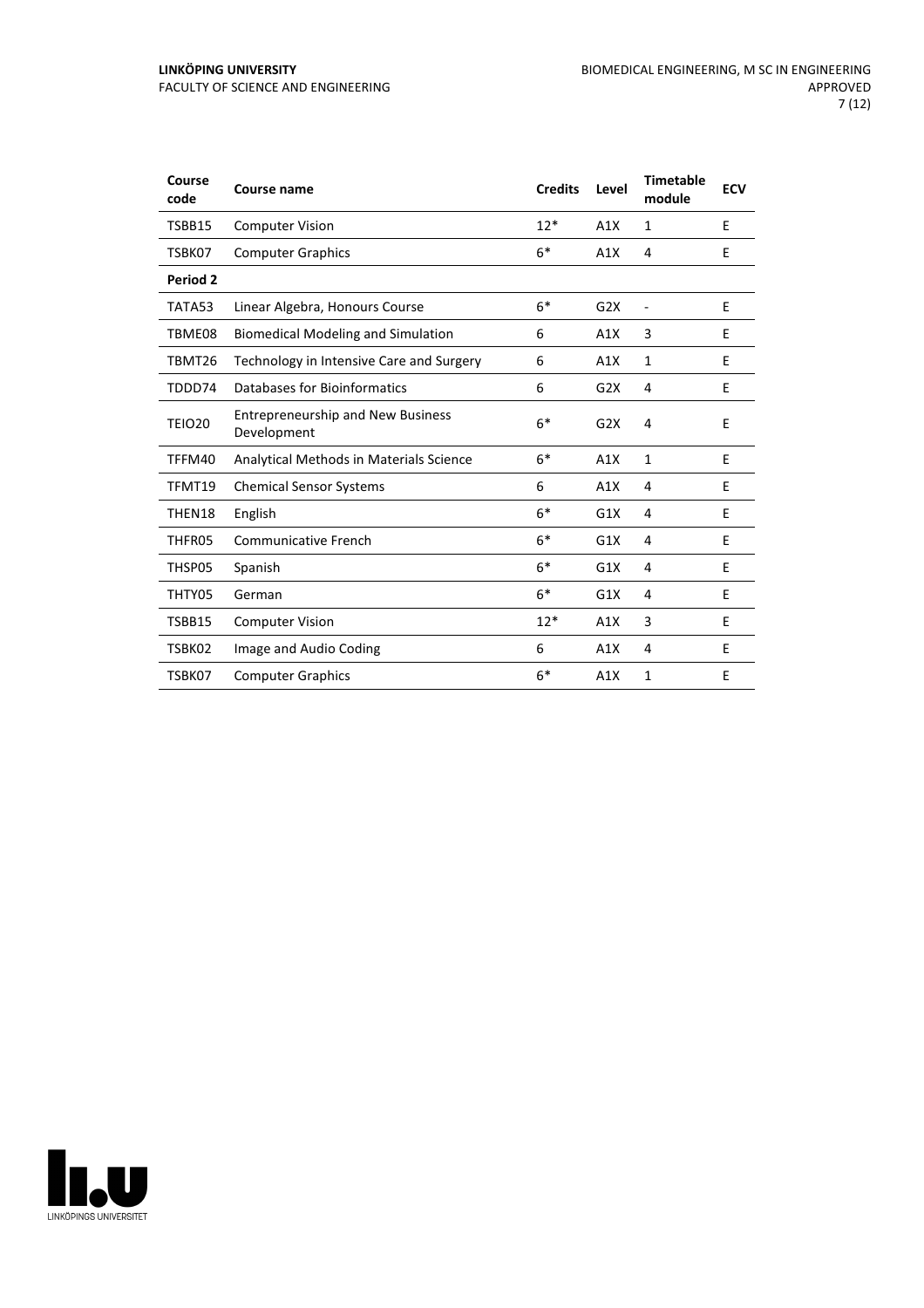| Course<br>code | Course name                               | <b>Credits</b> | Level | <b>Timetable</b><br>module | <b>ECV</b> |
|----------------|-------------------------------------------|----------------|-------|----------------------------|------------|
| Period 1       |                                           |                |       |                            |            |
| TBMT02         | <b>Medical Imaging</b>                    | 6              | A1X   | 3                          | C          |
| TSBK07         | <b>Computer Graphics</b>                  | $6*$           | A1X   | 4                          | C          |
| TAOP07         | Introduction to Optimization              | 6              | G1X   | 3                          | Ε          |
| TBMI26         | Neural Networks and Learning Systems      | 6              | A1X   | $\overline{2}$             | E          |
| TBMT09         | <b>Physiological Pressures and Flows</b>  | 6              | A1X   | 1                          | E          |
| TSBB15         | <b>Computer Vision</b>                    | $12*$          | A1X   | 1                          | E          |
| Period 2       |                                           |                |       |                            |            |
| TSBK07         | <b>Computer Graphics</b>                  | $6*$           | A1X   | 1                          | C          |
| TBME08         | <b>Biomedical Modeling and Simulation</b> | 6              | A1X   | 3                          | E          |
| TSBB15         | <b>Computer Vision</b>                    | $12*$          | A1X   | 3                          | E          |
| TSBK02         | Image and Audio Coding                    | 6              | A1X   | 4                          | E          |

### *Specialisation: Biomedical Imaging and Visualization*

## *Specialisation: Biomedical Materials*

| Course<br>code | Course name                               | <b>Credits</b> | Level | Timetable<br>module | <b>ECV</b> |
|----------------|-------------------------------------------|----------------|-------|---------------------|------------|
| Period 1       |                                           |                |       |                     |            |
| TFFM40         | Analytical Methods in Materials Science   | $6*$           | A1X   | 1                   | C          |
| TFYA21         | <b>Physical Metallurgy</b>                | 6              | A1X   | 3                   | C          |
| TBMT09         | <b>Physiological Pressures and Flows</b>  | 6              | A1X   | 1                   | E          |
| Period 2       |                                           |                |       |                     |            |
| TFFM40         | Analytical Methods in Materials Science   | $6*$           | A1X   | 1                   | C          |
| TFKE52         | <b>Fundamentals of Chemistry</b>          | 6              | G1X   | 1                   | C          |
| TBME08         | <b>Biomedical Modeling and Simulation</b> | 6              | A1X   | 3                   | F          |
| TBMT26         | Technology in Intensive Care and Surgery  | 6              | A1X   | 1                   | E          |
| TFMT19         | <b>Chemical Sensor Systems</b>            | 6              | A1X   | 4                   | E          |

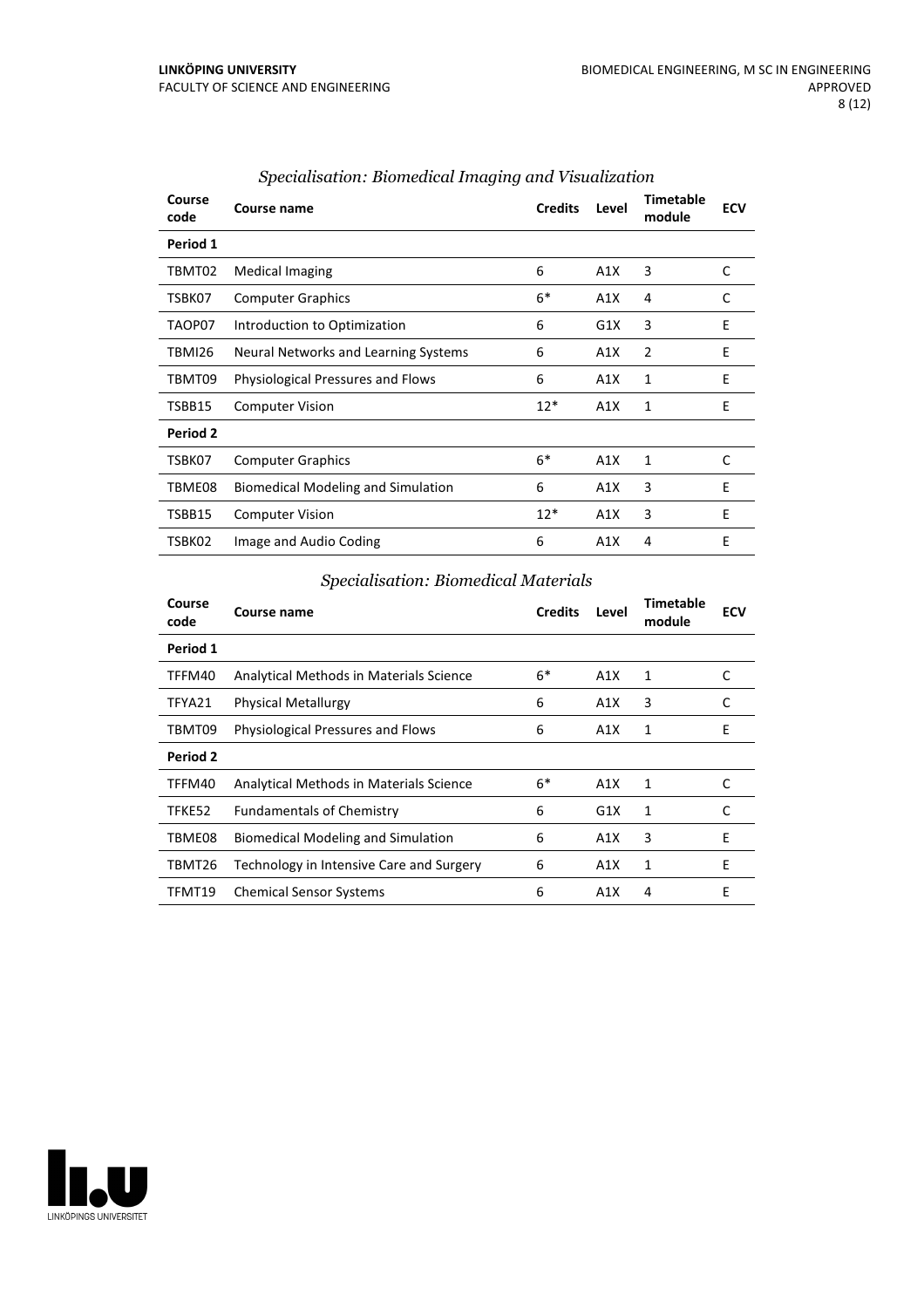| Course<br>code | Course name                                      | <b>Credits</b> | Level | <b>Timetable</b><br>module | <b>ECV</b> |
|----------------|--------------------------------------------------|----------------|-------|----------------------------|------------|
| Period 1       |                                                  |                |       |                            |            |
| TBMT09         | Physiological Pressures and Flows                | 6              | A1X   | 1                          | C          |
| TAOP07         | Introduction to Optimization                     | 6              | G1X   | 3                          | Е          |
| TBMI01         | <b>Medical Decision Support</b>                  | 6              | A1X   | 4                          | E          |
| TBMI03         | <b>Medical Information Models and Ontologies</b> | 6              | A1X   | 4                          | Е          |
| TBMI26         | Neural Networks and Learning Systems             | 6              | A1X   | 2                          | E          |
| TBMT02         | <b>Medical Imaging</b>                           | 6              | A1X   | 3                          | E          |
| Period 2       |                                                  |                |       |                            |            |
| TBME08         | <b>Biomedical Modeling and Simulation</b>        | 6              | A1X   | 3                          | C          |
| TBMT26         | Technology in Intensive Care and Surgery         | 6              | A1X   | 1                          | E          |
| TDDD74         | Databases for Bioinformatics                     | 6              | G2X   | 4                          | E          |

### *Specialisation: Biomedical Modelling*

**Semester 9 (Autumn 2018)**

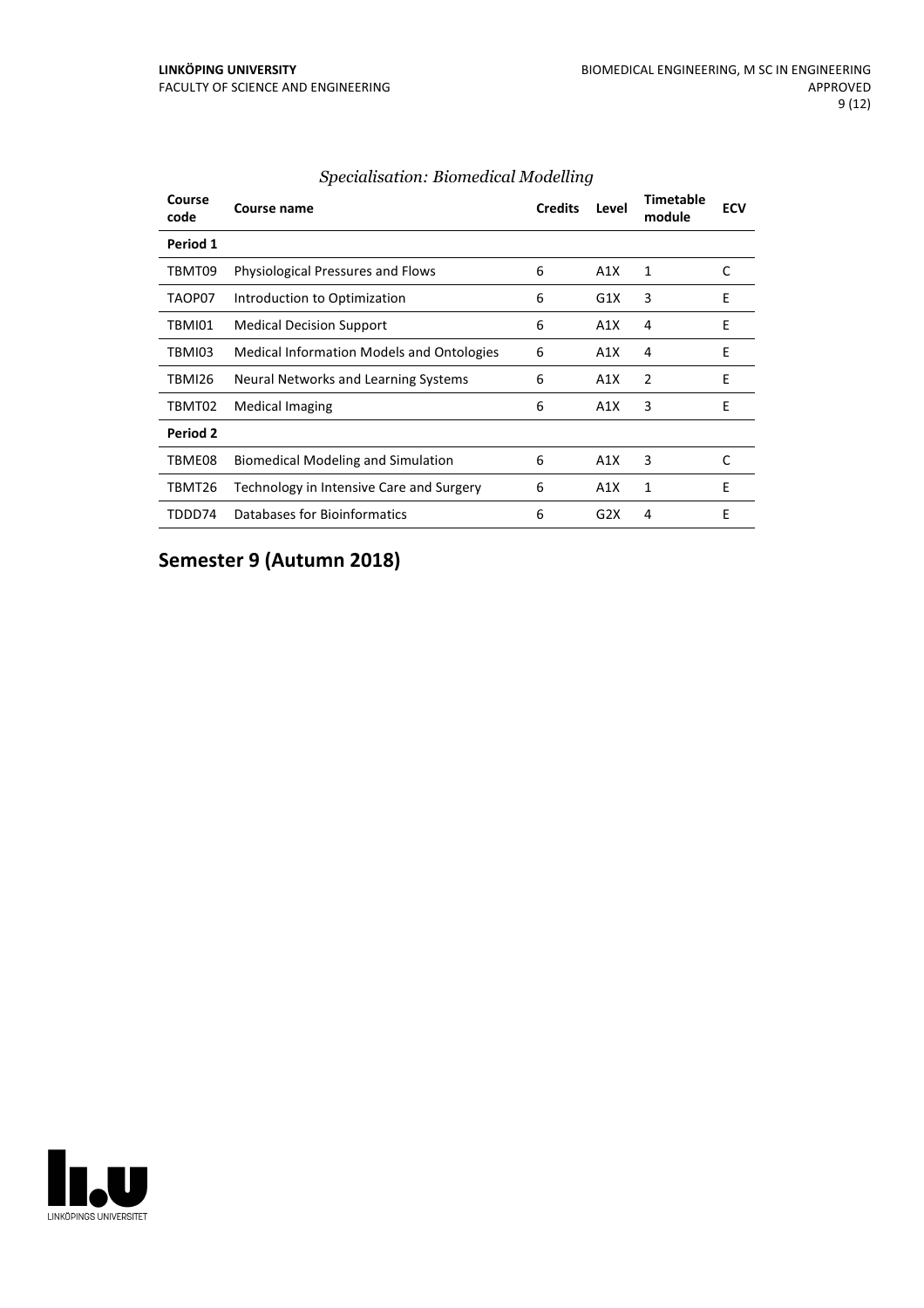| Course<br>code | Course name                                    | <b>Credits</b> | Level | <b>Timetable</b><br>module | <b>ECV</b> |
|----------------|------------------------------------------------|----------------|-------|----------------------------|------------|
| Period 1       |                                                |                |       |                            |            |
| TAMS39         | <b>Multivariate Statistical Methods</b>        | 6              | A1X   | 4                          | E          |
| TBMT14         | <b>Biomedical Engineering - Project Course</b> | $12*$          | A1X   | 4                          | E          |
| TBMT36         | <b>Biomedical Optics</b>                       | 6              | A1X   | $\mathbf{1}$               | E          |
| TDDC17         | Artificial Intelligence                        | 6              | G2X   | 3                          | E          |
| TFFM08         | <b>Experimental Physics</b>                    | $6*$           | A1X   | $\mathbf{1}$               | E          |
| TFYA43         | Nanotechnology                                 | 6              | G2X   | 3                          | E          |
| TFYA47         | Surfaces and Interfaces                        | 6              | A1X   | $\overline{2}$             | E          |
| TFYA92         | Project Course in Applied Physics, CDIO        | $12*$          | A1X   | 4                          | E          |
| <b>TNM067</b>  | Scientific Visualization                       | 6              | A1X   | 3                          | E          |
| TSBB08         | Digital Image Processing                       | 6              | A1X   | 4                          | E          |
| TSBB11         | Images and Graphics, Project Course CDIO       | $12*$          | A1X   | 4                          | E          |
| Period 2       |                                                |                |       |                            |            |
| TBMI02         | <b>Medical Image Analysis</b>                  | 6              | A1X   | $\mathbf{1}$               | E          |
| TBMT14         | <b>Biomedical Engineering - Project Course</b> | $12*$          | A1X   | 4                          | E          |
| TFFM08         | <b>Experimental Physics</b>                    | $6*$           | A1X   | $\mathbf{1}$               | E          |
| TFYA30         | Supramolecular Chemistry                       | 6              | A1X   | $\mathbf{1}$               | E          |
| TFYA92         | Project Course in Applied Physics, CDIO        | $12*$          | A1X   | 4                          | E          |
| TGTU04         | Leadership                                     | 6              | G2X   | $\overline{2}$             | E          |
| <b>TNM086</b>  | <b>Virtual Reality Techniques</b>              | 6              | A1X   | $\overline{2}$             | E          |
| TSBB11         | Images and Graphics, Project Course CDIO       | $12*$          | A1X   | $\overline{4}$             | E          |

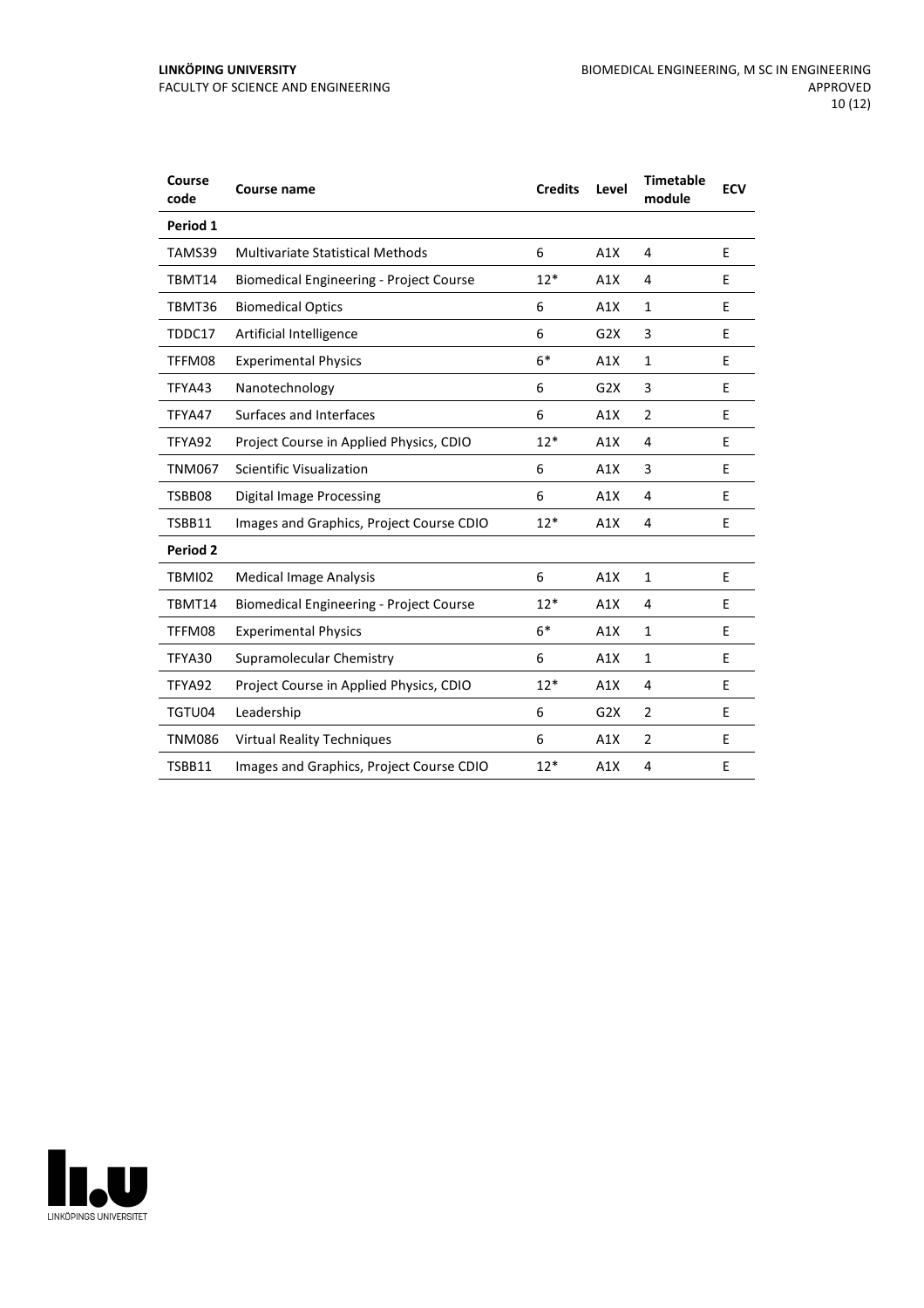| Course<br>code | Course name                              | <b>Credits</b> | Level | <b>Timetable</b><br>module | <b>ECV</b> |
|----------------|------------------------------------------|----------------|-------|----------------------------|------------|
| Period 1       |                                          |                |       |                            |            |
| TSBB11         | Images and Graphics, Project Course CDIO | $12*$          | A1X   | 4                          | C          |
| TAMS39         | <b>Multivariate Statistical Methods</b>  | 6              | A1X   | 4                          | E          |
| <b>TBMI19</b>  | <b>Medical Information Systems</b>       | $6*$           | A1X   | 2                          | E          |
| TBMT36         | <b>Biomedical Optics</b>                 | 6              | A1X   | 1                          | E          |
| TDDC17         | Artificial Intelligence                  | 6              | G2X   | 3                          | E          |
| TNM067         | Scientific Visualization                 | 6              | A1X   | 3                          | E          |
| TSBB08         | Digital Image Processing                 | 6              | A1X   | 4                          | E          |
| Period 2       |                                          |                |       |                            |            |
| TBMI02         | <b>Medical Image Analysis</b>            | 6              | A1X   | 1                          | C          |
| TSBB11         | Images and Graphics, Project Course CDIO | $12*$          | A1X   | 4                          | C          |
| TBMI19         | <b>Medical Information Systems</b>       | $6*$           | A1X   | 3                          | E          |
| TNM086         | Virtual Reality Techniques               | 6              | A1X   | 2                          | E          |

### *Specialisation: Biomedical Imaging and Visualization*

## *Specialisation: Biomedical Materials*

| Course<br>code | <b>Course name</b>                             | <b>Credits</b> | Level | <b>Timetable</b><br>module | <b>ECV</b> |
|----------------|------------------------------------------------|----------------|-------|----------------------------|------------|
| Period 1       |                                                |                |       |                            |            |
| TFYA47         | Surfaces and Interfaces                        | 6              | A1X   | 2                          | C          |
| TBMT14         | <b>Biomedical Engineering - Project Course</b> | $12*$          | A1X   | 4                          | C/E        |
| TFYA92         | Project Course in Applied Physics, CDIO        | $12*$          | A1X   | 4                          | C/E        |
| TBMT36         | <b>Biomedical Optics</b>                       | 6              | A1X   | 1                          | E          |
| TFYA43         | Nanotechnology                                 | 6              | G2X   | 3                          | E          |
| Period 2       |                                                |                |       |                            |            |
| TFYA30         | Supramolecular Chemistry                       | 6              | A1X   | 1                          | C          |
| TBMT14         | <b>Biomedical Engineering - Project Course</b> | $12*$          | A1X   | 4                          | C/E        |
| TFYA92         | Project Course in Applied Physics, CDIO        | $12*$          | A1X   | 4                          | C/E        |